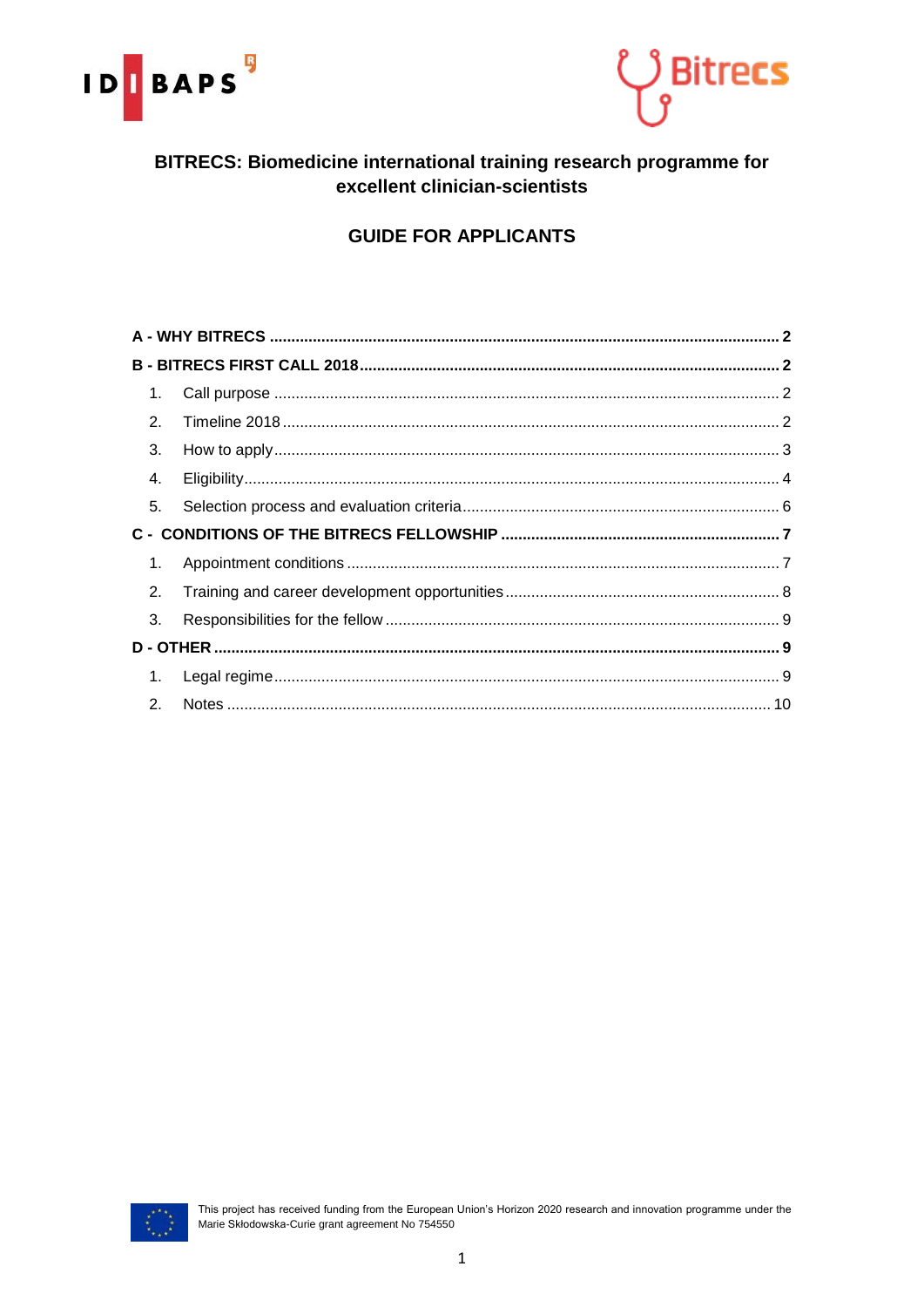



## **A - WHY BITRECS**

The Institut d'Investigacions Biomèdiques August Pi i Sunyer (August Pi i Sunyer Biomedical Research Institute - IDIBAPS) is a centre for research of excellence that tackles highprevalence, high-morbidity and high-mortality diseases. Founded in 1996, it is a public consortium whose members are the Catalan Government, the Hospital Clínic of Barcelona, the University of Barcelona's School of Medicine and the CSIC Biomedical Research Institute in Barcelona. This strategic composition is ideal for creating powerful synergies and ensuring that IDIBAPS research is effectively transferred to the patient and featured in the training of new health professionals.

IDIBAPS is a pioneer in clinician-scientist promotion. Clinician-scientists have a true understanding of health problems directly from their clinical practice, dealing directly with patients and diseases. They are also the professionals prepared to perform genuine translational research that bridges the valley of death and transforms biomedical research discoveries into tangible clinical treatments and technologies. Unfortunately, in Europe and beyond, there is a current decrease in the number of these professionals. Their recruitment and retention is becoming more difficult, despite their value. With the purpose to fight against this trend, IDIBAPS has decided to launch **BITRECS "Biomedicine international training research programme for excellent clinician-scientists".**

#### <span id="page-1-0"></span>**B - BITRECS FIRST CALL 2018**

#### <span id="page-1-1"></span>*1. Call purpose*

The present international and peer-reviewed call seeks to recruit **the first 5 promising and motivated young postdoctoral clinician-scientists** of the BITRECS training research programme. BITRECS expects these postdoctoral fellows to implement a 36-month research project in the context of an international collaboration, 12-18 months in an outgoing institution and 18-24 months at IDIBAPS, while they are trained to gain new skills and independence to **become clinician-scientist leaders in the future**.

#### <span id="page-1-2"></span>*2. Timeline 2018*

The tentative schedule of the first call includes a selection process organised into 3 phases (eligibility checking; remote evaluation phase; and, face-to-face interview):



The exact date of incorporation will be agreed with IDIBAPS once the award is granted. The candidates will be invited to join BITRECS **between 1 and 3 months after the publication of the final resolution/evaluation results**. However, if there is any duly justified personal reason, such as visa requirements, this period can be slightly extended.



This project has received funding from the European Union's Horizon 2020 research and innovation programme under the Marie Skłodowska-Curie grant agreement No 754550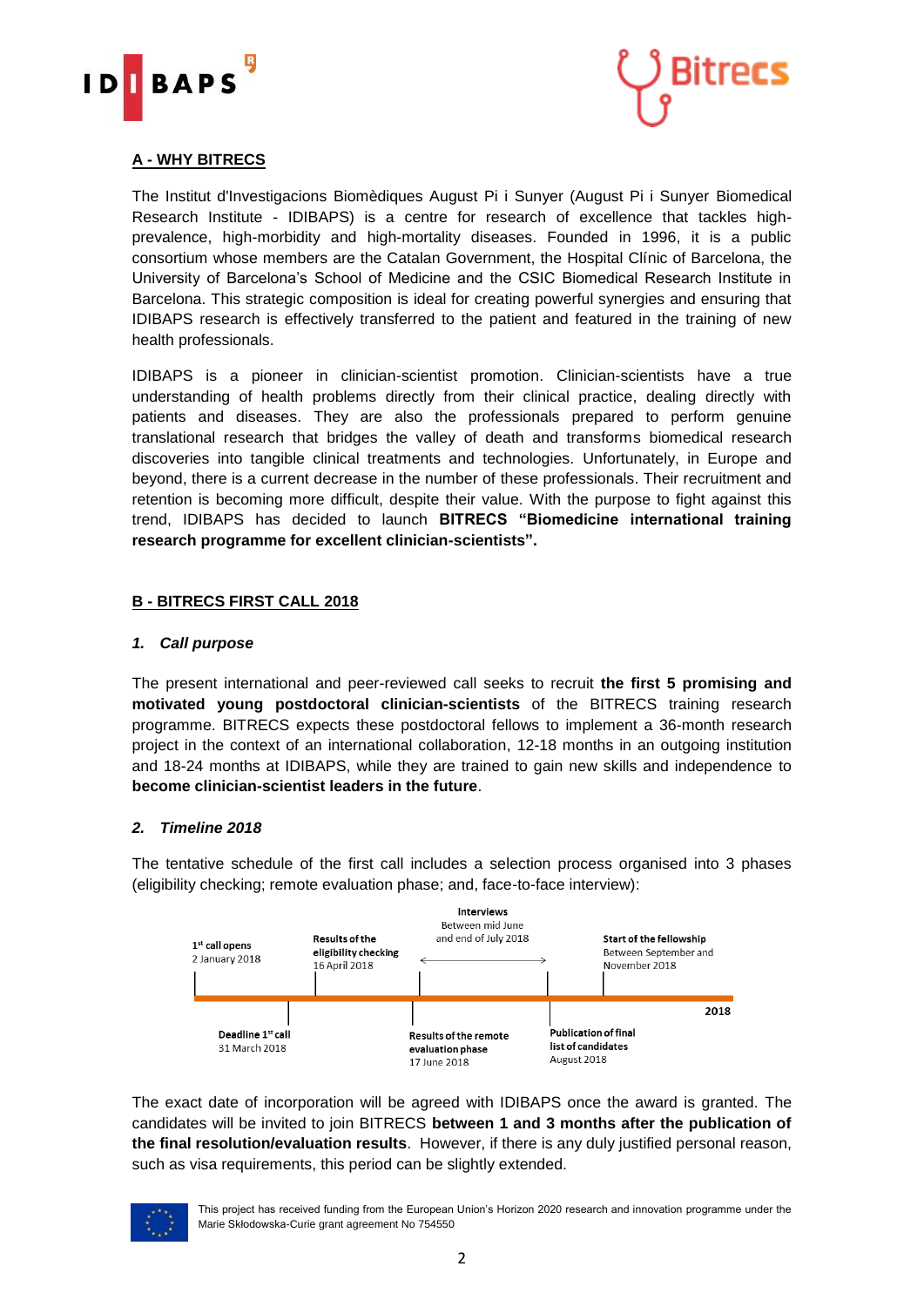



## <span id="page-2-0"></span>*3. How to apply*

Applications for the BITRECS programme have to be submitted through the **on-line application tool** available on the BITRECS website (*My application* at [www.bitrecs.idibaps.org\)](https://bitrecs.slideroom.com/#/Login). Proposals must be written in English. The deadline for applications is **March, 31st 2018**.

#### *3.1 Structure of the on-line application*

The application consists of an **on-line form** with the following sections:

- 1. Personal information.
- 2. General data of the outgoing and return phases
- 3. Optional secondment in the non-academic sector
- 4. Degree
- 5. Clinical residency training/clinical practice
- 6. PhD
- 7. Research experience
- 8. Motivation and future prospects
- 9. Attachments
- 10. 36-month research proposal
- 11. Last steps

All these sections include instructions to help the candidate go through the application. Also they have a **maximum length of words with spaces included** that have to be respected.

The documents to be **uploaded** as part of the application in the section "9. Attachments" are:

- Letters of reference (between 1 and 3)
- Letter of support/commitment from the outgoing host institution
- Diplomas (Clinical residency training, PhD and/or English level)
- Certificates (Professional experience in clinical practice)

At the time of the call closing date, the form has to be **submitted**. If the documents to be uploaded are missing, the candidate will be considered ineligible in a provisional way and will be given one week to send the documents.

#### *3.2 Recommendations before presenting the on-line application*

Before applying to BITRECS, we invite all potential candidates to:

- Confirm their profile is the one expected for the programme *(see section 1).*
- Check their eligibility to the BITRECS programme *(see section 4.1).*
- Read the evaluation criteria to evaluate their chance of success *(see section 5*).
- Be available to start the fellowship at the dates foreseen in the call tentative schedule *(see section 2*).
- Sign up to the BITRECS [on-line application tool](https://bitrecs.slideroom.com/#/login) to be able to access the application forms.
- Read carefully in advance the application form (explanations, instructions and maximum length of words) to prepare the candidature in the best way (*see section 3.1*).
- Compile all the documents that should be uploaded as a part of the application (*see section 3.1*).

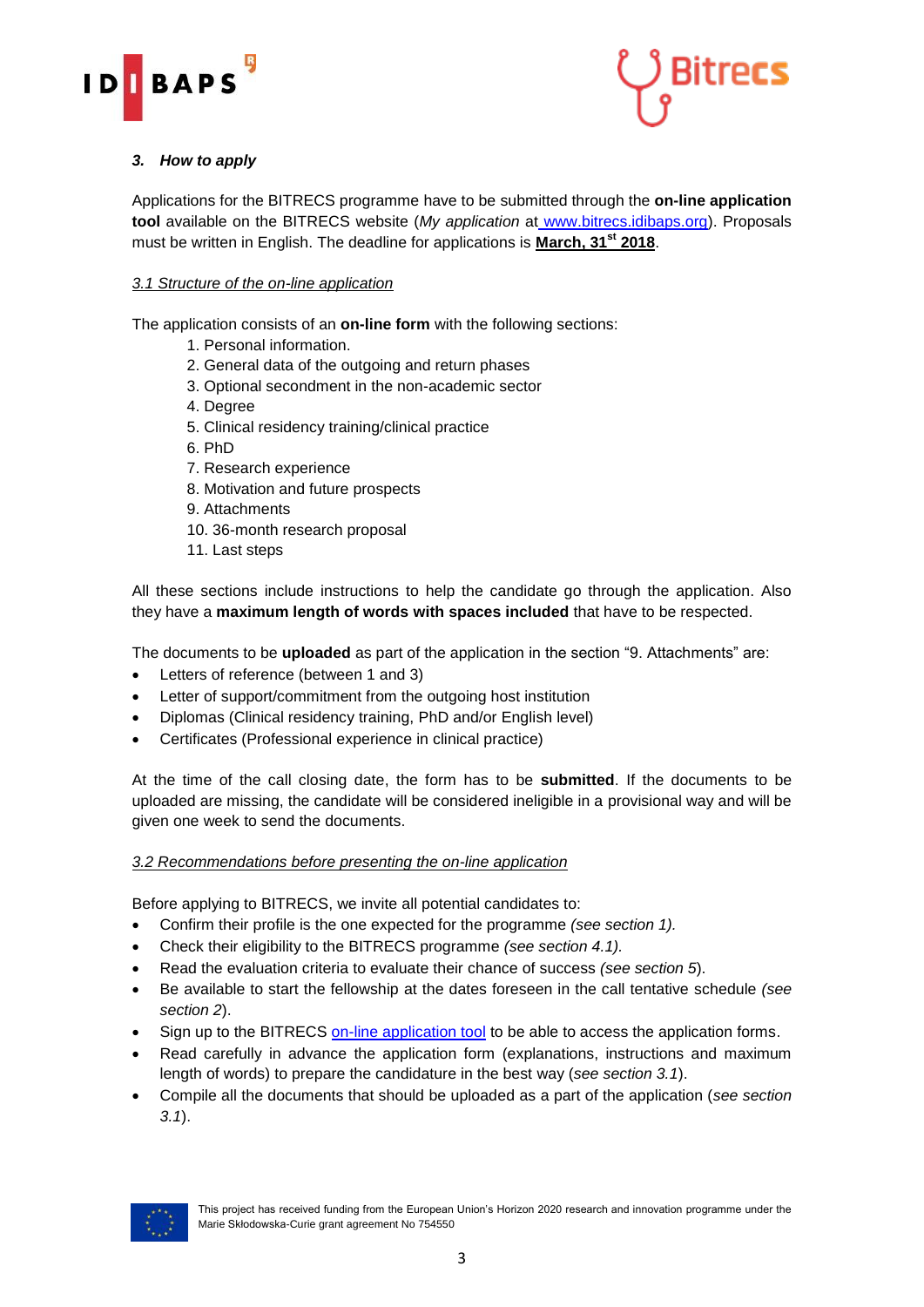



### *3.3 Recommendations for the preparation of the contents for the on-line application*

The fellows should choose freely both the topic and the outgoing institution (**research freedom** principle).

For the preparation of the research proposal, the BITRECS programme recommends the candidates to:

- Read thoroughly the information of the selected research line and contact the IDIBAPS Principle Investigators (PIs) whilst preparing the **36-month research proposal** (see [Research lines](http://bitrecs.idibaps.org/en/research-lines) on the BITRECS website). The 36-month research proposal has to be both fitted into the selected research line and adequated for the programme.
- Consider that the research proposal has to include a work plan of the international collaboration (outgoing and return phases). The general structure expected for the project's work plan is 12-18 months in an outgoing institution and 18-24 months at IDIBAPS. However, if duly justified, it is also acceptable to propose up to 6 months at IDIBAPS, 12-18 months in an outgoing institution and the remaining 12-18 months at IDIBAPS again *(the mobility eligibility rule is different in each case, see section 4 on eligibility*).
- Be aware of the possibility to include in the proposal a secondment, 1-2 months of stay in an institution of the non-academic sector at any of the phases, if this provides it with an added value.

For the selection of the outgoing institution and PI:

- The outgoing institution could be located in any country in the world with the exception of Spain.
- The outgoing institution is expected to commit with the BITRECS Programme. A letter of support/commitment of this organisation will have to be presented at application stage describing what it offers to the fellow and programme.
- The outgoing PI will have to co-supervise the fellow together with the IDIBAPS supervisor. The fellow should use the lab facilities led by the outgoing PI and be supported to perform the research project. He/she is also expected to provide the fellow with training and networking opportunities.
- BITRECS makes available to the candidates a list of Partner organisations (see [Partner](http://bitrecs.idibaps.org/en/partner-organisations)  [organisations](http://bitrecs.idibaps.org/en/partner-organisations) on the BITRECS website) including possible host institutions to perform their outgoing phase. Those candidates interested in these institutions can freely contact them.

#### <span id="page-3-0"></span>*4. Eligibility*

Candidates **must** meet the BITRECS eligibility criteria at the time of the **call deadline** (*see section 4.1*). The eligibility has to be proven and demonstrated. The documents to certify the accomplishment of the eligibility should be presented in English or attached to their translation in English.

The eligibility window can be extended if proven career breaks are reported (*see section 4.2*).

If one or more of the eligibility criteria are not fulfilled, the candidate will be declared ineligible and his/her proposal will be withdrawn from any further consideration.

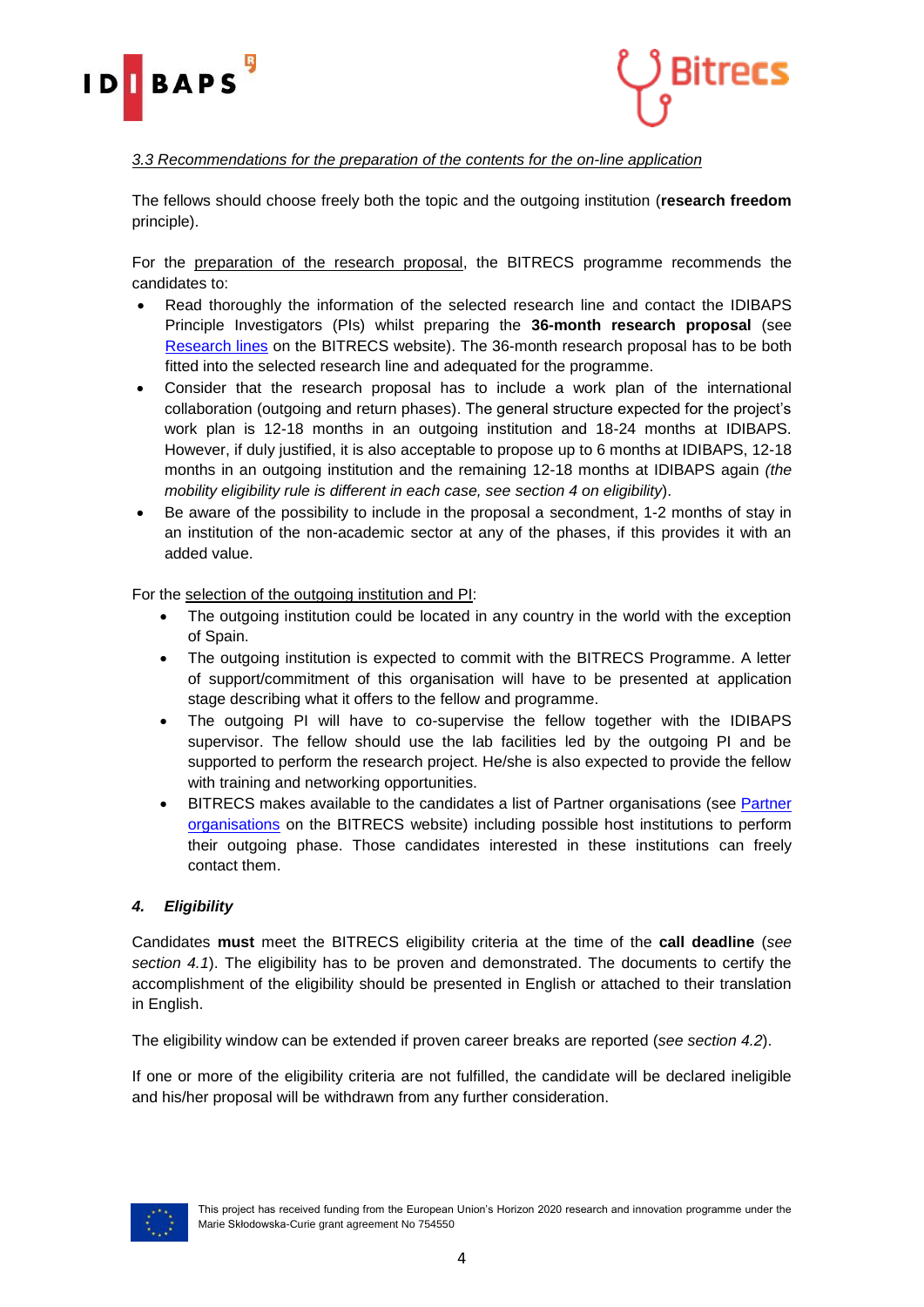



#### *4.1 BITRECS eligibility criteria*

 **Mobility rule**: Not having resided or carried out the main activity in the country where the initial outgoing phase takes place for more than 12 months in the last 3 years immediately before the call deadline<sup>1</sup>.

The initial outgoing phase refers to the country in which the outgoing institution is located. However, exceptionally, it will be accepted to initiate the fellowship at IDIBAPS for up to 6 months. In that case, the mobility rule applies to both the country in which the outgoing institution is located and Spain.

- **Research experience**: Having obtained the PhD in the last 5 years prior to the call deadline (reference: thesis defence date).
- **Clinical training/experience**: Having experience in clinical practice in the last 5 years prior to the call deadline demonstrated through either:
	- a) proof of the clinical residency training (reference: ending date of the clinical residency training); or,
	- b) certificate/s proving at least 3 years of clinical practice activity issued by the institution(s) where this activity was performed. This experience, acquired in a hospital or healthcare centre, should be equivalent to the expertise acquired in a clinical residency training. Some eligible activities are patient clinical evaluation, diagnosis, treatment, care, prognosis and/or rehabilitation. Besides, it is also eligible to certify experience acquired in a lab contributing to the patient care.

These two options (a and b) are accepted owing to the existence of different regulations at national level in terms of clinical residency training. This programme is directed to physicians but also to other professional backgrounds such as pharmacists, biologists, psychologists, medical physicists and nursing staff. All these professionals are invited to apply for BITRECS.

- **English language**: Having at least B2 level or equivalent (official diploma).
- **Research publications**: The candidate must be at least the main author (first, senior or corresponding author) in:
	- One original article in a journal with a JCR impact factor ranked in the first decile (D1) for a specific subject category; or
	- Two original articles in journals with a JCR impact factor ranked in the first quartile (Q1) for a specific subject category.

Only Web of Science [Journal Citation Reports \(JCR\)](https://jcr.incites.thomsonreuters.com/) impact factor rankings will be considered.

#### *4.2 Career break policy*

The eligibility window can be extended in terms of PhD and residency training/clinical activity for the relevant number of days up to 1 year in the following cases of leaves if they are over 3 months: maternity or paternity leave (according to the Social Security General Regime

<sup>1</sup> <sup>1</sup> Time spent as part of a procedure for obtaining refugee status under the Geneva Convention, compulsory national service and/or short stays such as holidays are not taken into account.



This project has received funding from the European Union's Horizon 2020 research and innovation programme under the Marie Skłodowska-Curie grant agreement No 754550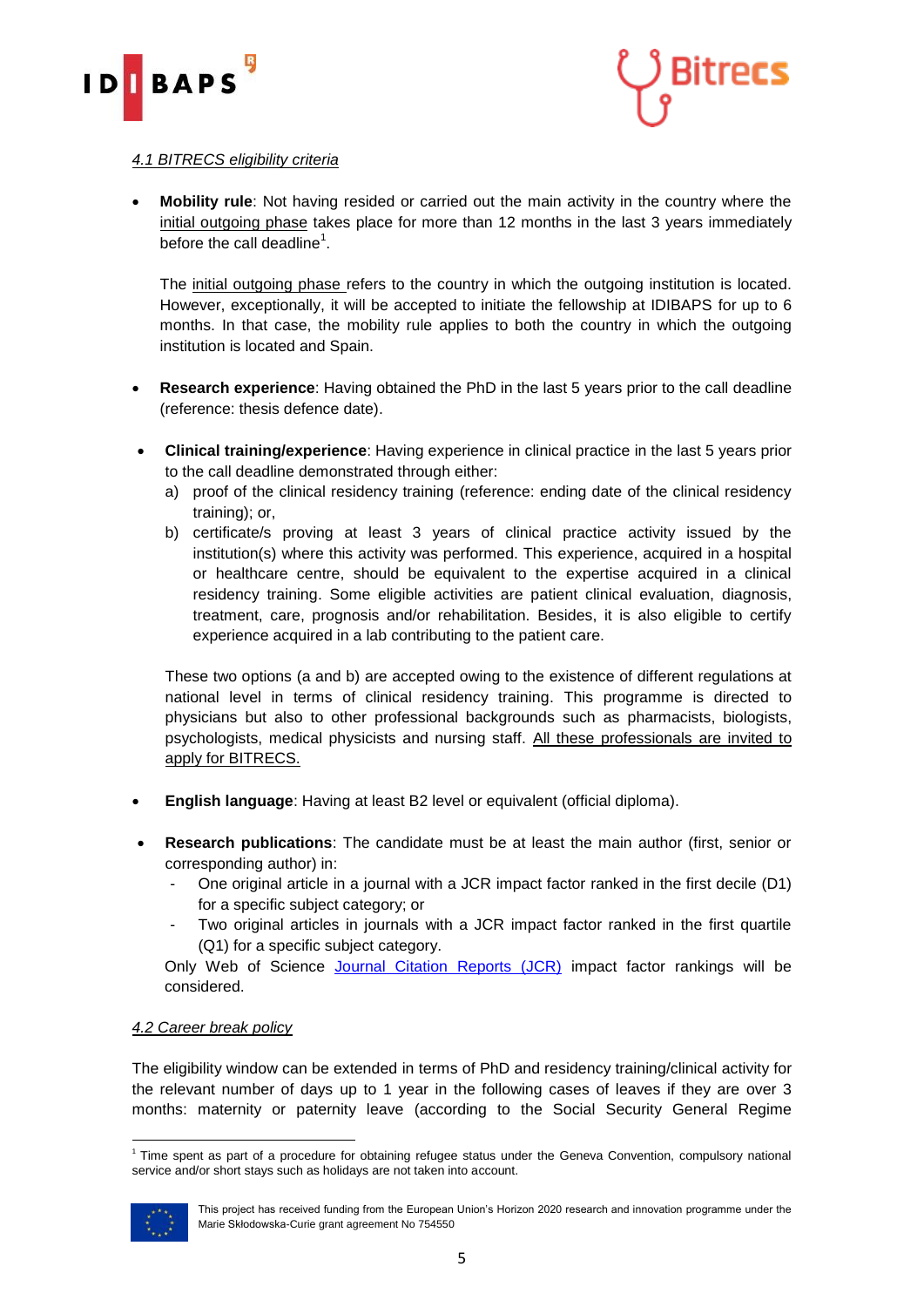



regulations); illness or serious accident leading to medical leave; and, care of dependents according to Spanish Law 39/2006.

In case of any doubt concerning the eligibility criteria and prior to the submission of the application, please contact the BITRECS Programme Manager at [bitrecs@idibaps.org.](mailto:bitrecs@idibaps.org)

#### <span id="page-5-0"></span>*5. Selection process and evaluation criteria*

The evaluation process is based on excellence only. After this open, transparent and meritbased recruitment, BITRECS will be able to invite the final selected candidates.

The selection process is organised into the 3 phases described as follows: eligibility checking (this part determines whether a candidate fulfils the eligibility criteria); remote evaluation phase (this part of the selection process will select the best eligible candidates in terms of excellence); and, face-to-face interview (this part will help to judge the potential of each candidate to reach maturity to be future independent and outstanding European research leaders in the future).

Interviews will be face-to-face. IDIBAPS will be responsible for the organisation and costs of the attendance of the fellows to the interview. Alternative options will be proposed if administrative issues threaten to delay the whole selection process.

| <b>Candidate</b>    |   |                                                                   |     |  |
|---------------------|---|-------------------------------------------------------------------|-----|--|
| Track record        | ✓ | Publications, especially those as first or senior author          | 60% |  |
|                     | ✓ | Impact in the scientific field (citations, journal impact factor) |     |  |
| Other<br>scientific | ✓ | Participation in funded research projects                         | 30% |  |
| merits              |   | Patents (pending or granted) and commercialization status         |     |  |
|                     | ✓ | International exposure                                            |     |  |
|                     | ✓ | International conferences                                         |     |  |
| Adequacy<br>and     | ✓ | Adequacy of the candidate to the IDIBAPS research group           | 10% |  |
| motivation          |   | Motivation to enrol the programme                                 |     |  |

#### Evaluation criteria during the remote phase:

|                | <b>Research proposal</b>                                                                                                                                                                                                                                                                                                                                               | Weight<br>40% |
|----------------|------------------------------------------------------------------------------------------------------------------------------------------------------------------------------------------------------------------------------------------------------------------------------------------------------------------------------------------------------------------------|---------------|
| Excellence     | Quality and credibility of the hypotheses, specific aims,<br>✓<br>methods and data analysis<br>Expected value of the predicted transfer of knowledge<br>✓<br>Innovation capacity of the proposal in terms of biomedical<br>✓<br>research as well as of transferability of results                                                                                      | 50%           |
| Impact         | Quality and credibility of the research in terms of career<br>✓<br>enhancement<br>Quality and credibility of the impacts to society<br>✓<br>Potential future benefits for the clinical practice<br>✓                                                                                                                                                                   | 30%           |
| Implementation | Coherence and effectiveness of the tasks and activities of<br>✓<br>the work plan during the outgoing and return phase<br>Appropriateness of the institutional environments<br>✓<br>to<br>implement the project<br>Appropriateness of the contingency measures<br>✓<br>Attractiveness of the proposed research topic and feasibility<br>✓<br>to implement it at IDIBAPS | 20%           |



This project has received funding from the European Union's Horizon 2020 research and innovation programme under the Marie Skłodowska-Curie grant agreement No 754550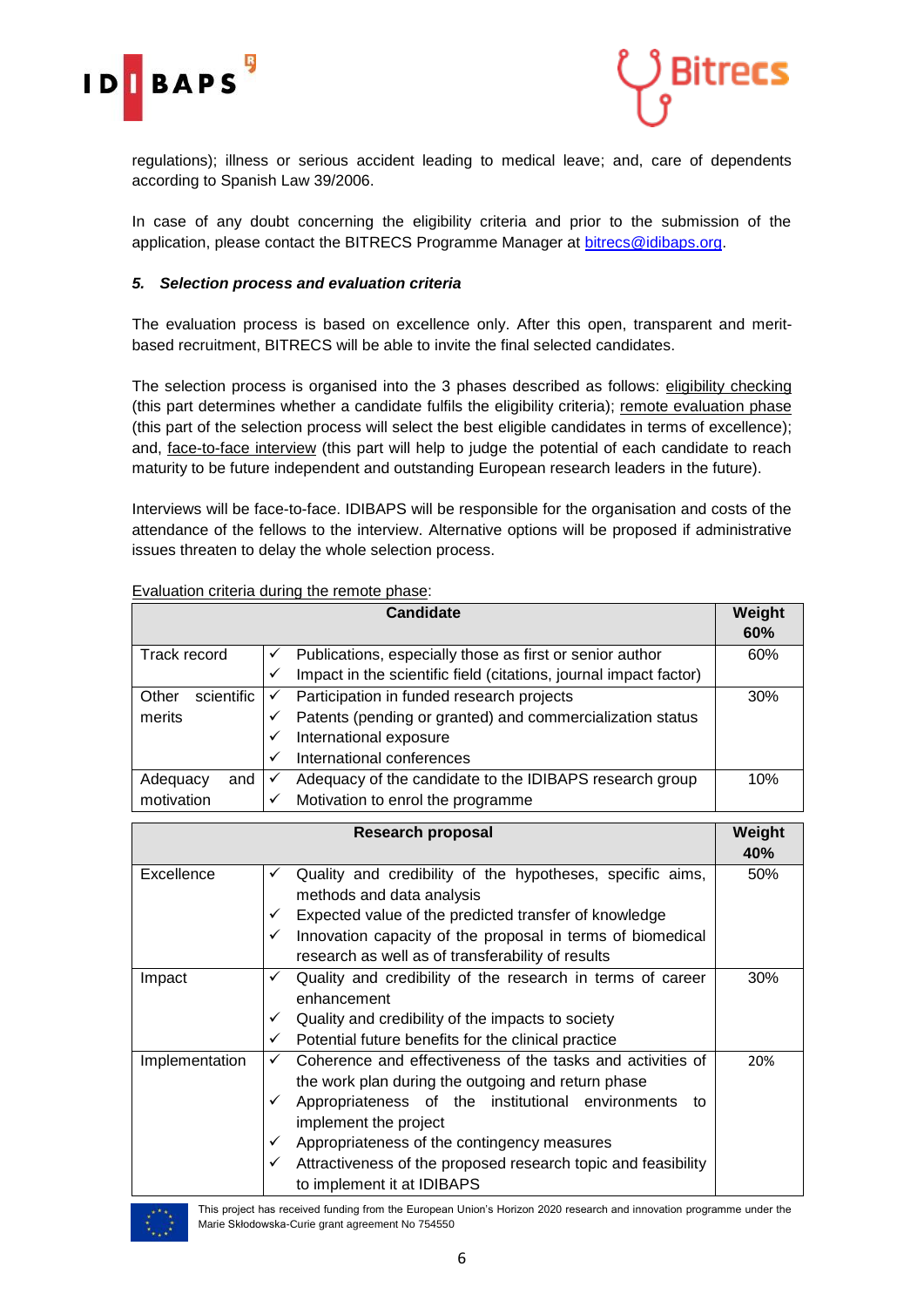



In the remote evaluation, it is mandatory for the candidates to reach a minimum level of excellence to be finally selected. Thus, the research proposal will only be evaluated if they reach for the part of the candidate a minimum threshold of 60%.

#### Evaluation criteria during the face-to-face interview:

|            | Weight |                                                             |     |
|------------|--------|-------------------------------------------------------------|-----|
|            |        |                                                             |     |
| Potential  | ✓      | <b>Communication skills</b>                                 | 70% |
| European   | ✓      | Capacity to defend the research proposal and his/her        |     |
| research   |        | candidacy                                                   |     |
| leader     | ✓      | Career prospects to advance along the career path           |     |
|            | ✓      | Capacity to lead a research project: design, implementation |     |
|            |        | and reporting                                               |     |
|            | ✓      | Team management skills                                      |     |
| Motivation | ✓      | Clear goals are set and aligned with those of IDIBAPS       | 30% |
| and        | ✓      | Candidates show willingness and enthusiasm to enroll the    |     |
| commitment |        | programme                                                   |     |

The evaluators will grade all eligible candidatures according to the following scale; the minimum threshold to be reached in each of these sections is 3:

0– The proposal fails to address the criterion or cannot be assessed due to missing or incomplete information;

1– Poor. The criterion is inadequately addressed, or there are serious inherent weaknesses;

2– Fair. The proposal broadly addresses the criterion, but there are significant weaknesses;

3– Good. The proposal addresses the criterion well, but a number of shortcomings are present;

4– Very good. The proposal addresses the criterion very well, but a small number of shortcomings are present;

5– Excellent. The proposal successfully addresses all relevant aspects of the criterion. Any shortcomings are minor.

The final resolution will be published after the evaluation of the call and candidates will receive at the same time their Evaluation Summary Report (ESR). Within 15 days from the publication of the call's results, candidates may submit a request for redress by sending an email at [bitrecs@idibaps.org](mailto:bitrecs@idibaps.org) if they feel that there has been a shortcoming in the way their proposal has been evaluated. The redress procedure will be strictly confidential.

An internal review committee will review the submission. A resolution will be given and sent by e-mail within one month from the reception. The technical or scientific appraisal of the evaluators will not be called into question. The selection and evaluation processes themselves ensure the independence and the objectivity of the evaluation.

## <span id="page-6-0"></span>**C - CONDITIONS OF THE BITRECS FELLOWSHIP**

#### <span id="page-6-1"></span>*1. Appointment conditions*

- Each candidate will sign a 3-year full-time contract for research only (fixed-term) at IDIBAPS including 22 days of working holidays and 4 days off work for personnel matters per year.
- The fellows may take time off from the BITRECS program due to illness, pregnancy-related illness, and maternity/paternity leave, in line with statutory provisions. Extension of the

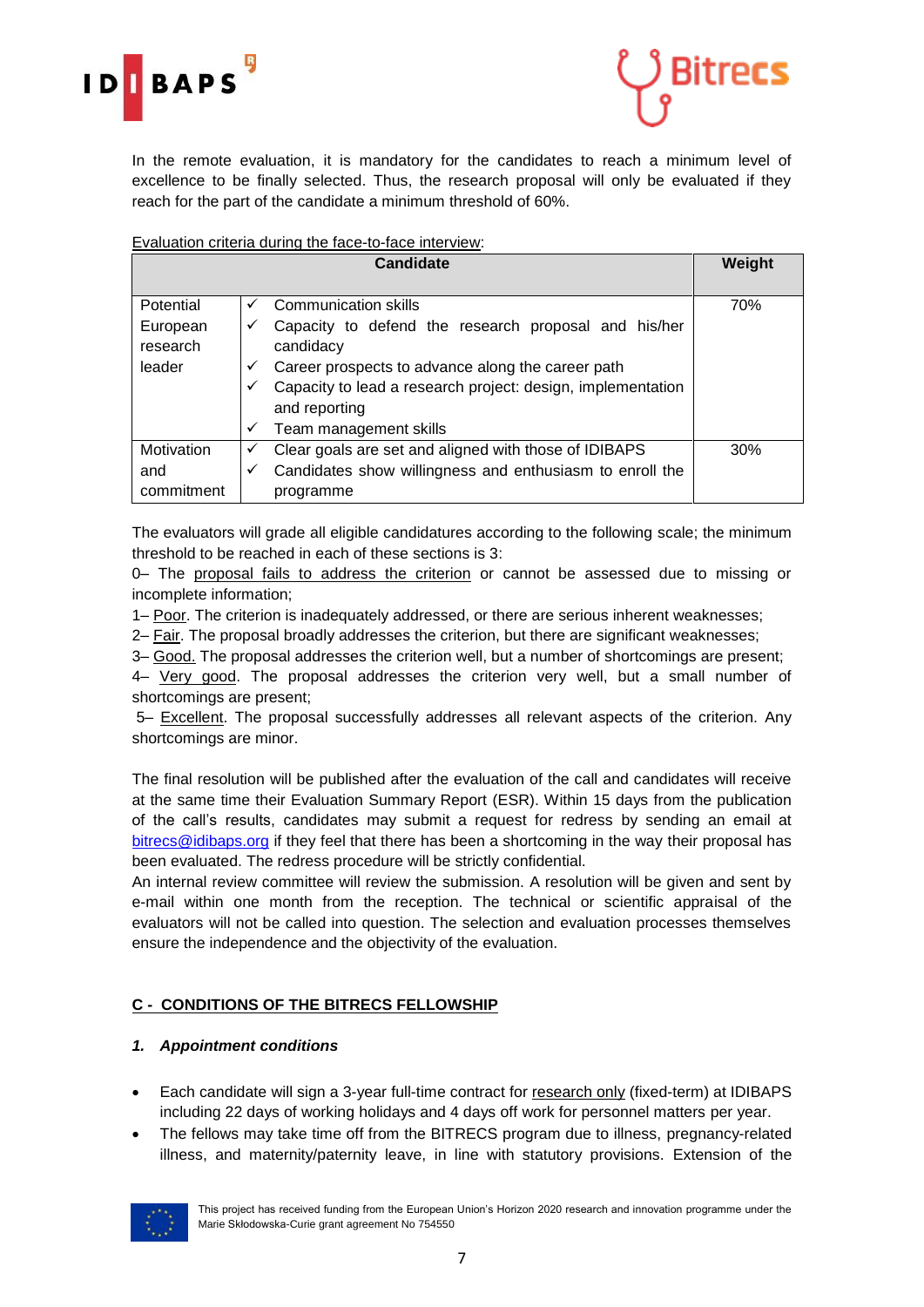



contract can be accepted in some specific cases of leaves over 3 months. It will be determined on a case-by-base basis.

- In the workplace social security coverage (national insurance contribution and Spanish corresponding rights). Depending on the location of the outgoing phase an additional insurance will be recommended to be contracted by the fellow.
- IDIBAPS covers the Spanish Social Security contributions, as well as, the annual gross salary per fellow that could be:
	- 50.800€ for the fellows with mobility within the [28-EU members](https://europa.eu/european-union/about-eu/countries_en) or associated countries [to Horizon 2020.](http://ec.europa.eu/research/participants/data/ref/h2020/grants_manual/hi/3cpart/h2020-hi-list-ac_en.pdf) Both the fellow's origin and the fellow's destination for the outgoing phase must be among these countries. *See below examples 1 and 2*.
	- 53.200€ for the fellows with mobility from and/or to countries different to the 28-EU members or associated countries to Horizon 2020 (called third countries). The fellow's origin and/or the fellow's destination for the outgoing phase must be in third countries. *See below examples 3 and 4.*

## In both scenarios the return phase is performed at IDIBAPS (Spain).

*Example 1: One fellow performs the outgoing phase at one organization in Sweden (EU member state) and the return phase at IDIBAPS in Spain (EU member state).*

*Example 2: One fellow performs the outgoing phase at one organization in Switzerland (associated country to Horizon 2020) and the return phase at IDIBAPS in Spain (EU member state).*

*Example 3: One fellow performs the outgoing phase at one organization in the United States of America (third country) and the return phase at IDIBAPS in Spain (EU member state).*

*Example 4: One fellow performs the outgoing phase at one organization in (third country) and the return phase at IDIBAPS in Spain (EU member state).*

- The candidate will benefit from a yearly allowance of  $7.200 \epsilon$  for attending training and networking events (allowance managed by the BITRECS Programme manager). These activities to be sponsored, organised by IDIBAPS or other external bodies, must be appropriate for the programme and contribute to the career development of the fellow. Some examples are scientific seminars/congresses, workshops and others.
- Support for the mobility of the fellows.
- During their outgoing phase, the fellow will become an integral part of the outgoing hosting institution and, consequently, IDIBAPS will negotiate the fellow's access to its services and **facilities**

Once hired by IDIBAPS, the fellows will receive a copy of the **Welcome Pack** where they will find practical information on IDIBAPS policies and internal regulations, as well as the facilities and services it offers. We strongly recommend you to have a look at the last section called "useful tips" as it provides insights on accommodation and other tips that might be useful for your installation in Catalonia during the return phase. Additional support can be provided at [bitrecs@idibaps.org.](mailto:bitrecs@idibaps.org)

#### <span id="page-7-0"></span>*2. Training and career development opportunities*

In order to make sure the fellows continue developing as top-level researchers and to ensure success in implementing their research project, they will be periodically assessed at different levels through:

Supervision in the daily activity to follow-up the progress.

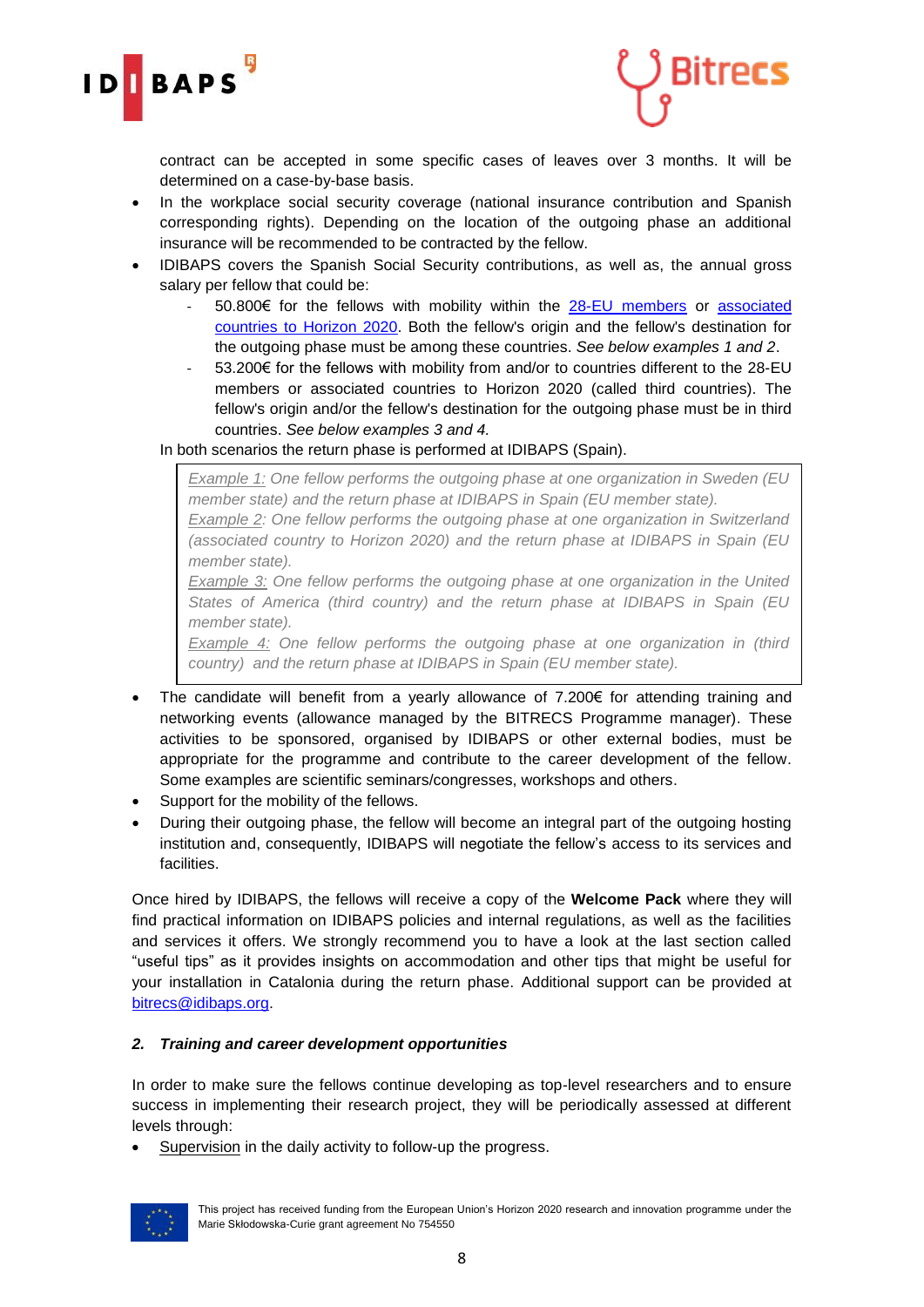



- Mentoring from a senior clinician-scientist to provide advice about future prospects and career development opportunities, especially regarding the personnel career plan of the fellows.
- Training in science through different research seminar series at IDIBAPS.
- Training in non-research oriented transferable skills through the participation in the Stepping-stone IDIBAPS programme related to career development and a specific training in business and entrepreneurship.
- Kick- off meeting and yearly assessment meetings will be face-to-face events organised by IDIBAPS in order to welcome the fellows and follow-up their research activity. Before these meetings, the fellows and their respective supervisors will have to submit yearly reports and prepare a short presentation.
- Specific support for exploitation and dissemination issues in order for the fellows to be further prepared to bring their research results to the clinical practice.
- Specialised advice for the dissemination activities to the fellows to encourage them to reach the society.

Meanwhile the fellows will benefit from life-long training opportunities in scientific aspects and networking with other clinician-scientists with the support of their research group. In addition to that, each laboratory encourages the researchers to take part to the lab meetings, journal club or seminars. It is expected that the outgoing institution will also invite the fellow to participate in training and networking events during their stay.

### <span id="page-8-0"></span>*3. Responsibilities for the fellow*

The fellows will comply with the requirements of IDIBAPS and the outgoing institution. Some of these specific responsibilities are:

- Fully comply with current legislation and regulations at any of the hosting institutions.
- Respect the fundamental ethical principles, scientific practise and national, international and institutional regulations concerning ethical issues in research.
- Design at initial stage with the supervisors support the personnel career plan.
- Participate in all the training and career development opportunities offered by the BITRECS programme.
- Report the IDIBAPS Programme manager the research activity, if required.
- Report any aspect that may affect the correct implementation of the programme at any of the phases.
- Acknowledge BITRECS programme in any scientific or communications authored by them.

## <span id="page-8-1"></span>**D - OTHER**

#### <span id="page-8-2"></span>*1. Legal regime*

All awardees will be subjected to the legal regime according to the law in force at the time of concluding the contract.

*In accordance with Organic Law 15/1999, 13 December, governing personal data protection, any personal data provided by applicants will be incorporated into the IDIBAPS Human Resources file. The purpose of keeping such data is to manage our relationship with applicants.*